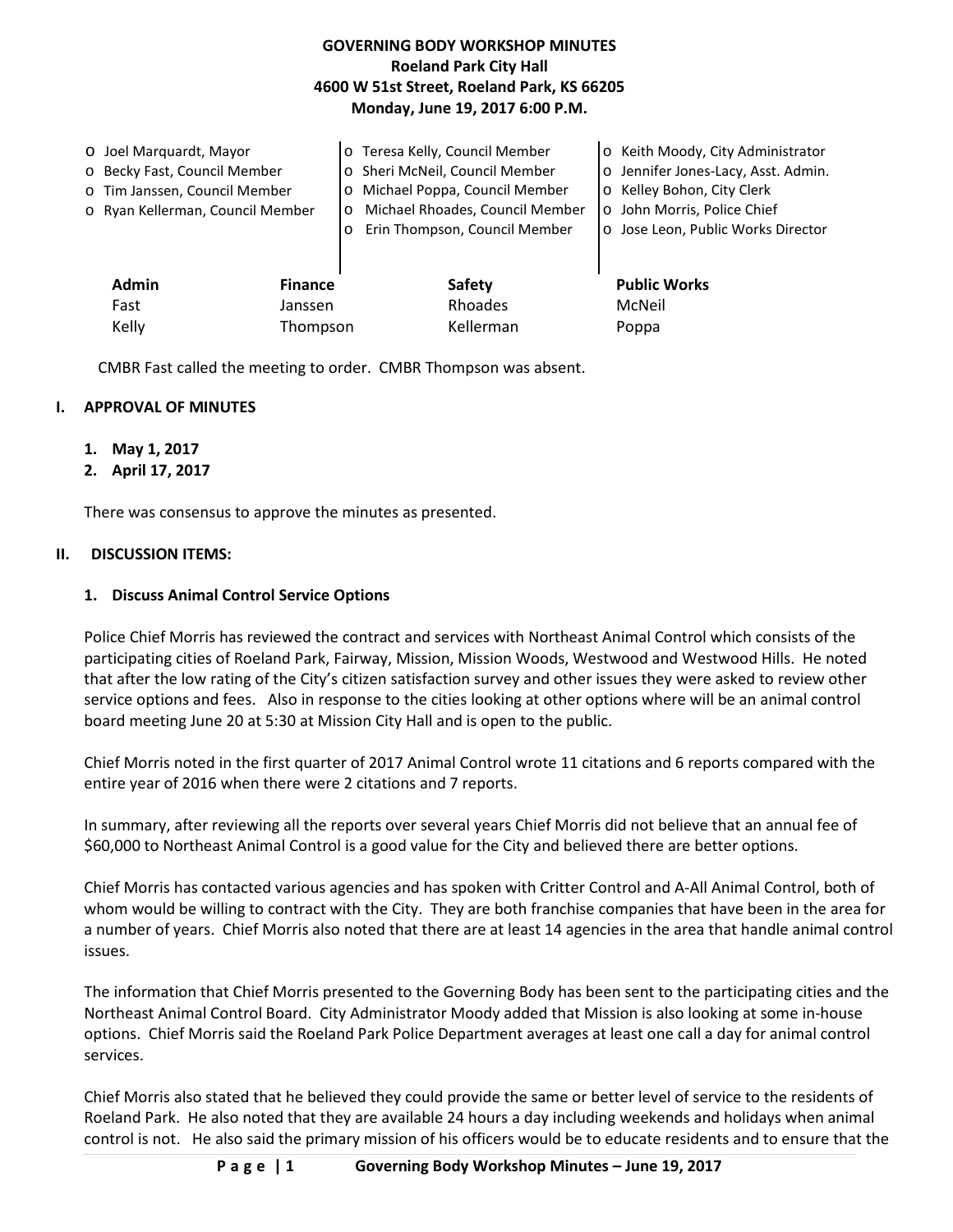animals are being treated properly, have water and food, walked on a leash and are being cleaning up after, and that residents maintain control of their pets. He said that when citizens see enforcement actions and officers taking responsibility for this function of the City it will make a difference.

Chief Morris commented that if they choose to work with a private contractor, then that agency will not have the authority to issue citations. The thought is that since City code enforcement has the authority to write citations for code and municipal ordinance violations that would be able to issue citations for animal issues. Also with the assistance of Neighborhood Services, that while out on their patrol they could note any violations. Another benefit to this in-house would be this would go directly into the Digi-ticket system and would not need to be manually entered by the court clerk.

# *Public Comment:*

**Carrie Sallee** (5324 Sherwood) Ms. Sallee expressed concerns with animal control not being available in the evenings or on weekends and having to wait until they open and this is not practical in some instances especially if there is a vicious dog. She also recommended partnering with different organizations who would provide crates and for volunteers to house the animal until a shelter is available.

The Council discussed the various scenarios where a contractor wouldn't be available. Chief Morris responded that the worst case scenario would be the police officers would become full-time animal control officers.

CMBR Fast also expressed concerns if they contract privately with a shelter then as a small city they may not be accommodated as a larger contract might be. She added that if the contractor went out of business or no longer took in animals that might be an additional problem.

There was some discussion that the city of Merriam does not have an animal control officer, but they do have a community service officer who does many things such as animal control, taking walk-in reports, accident reports and fingerprinting. A position like this is an in-house position and allows the City to provide extra services. Chief Morris said he would love to have a position like this for Roeland Park.

CMBR Kellerman said that after the Animal Control meeting he would like to have representatives from some of the other participating cities come and address the Governing Body.

CMBR McNeil recommended if they have representatives come in to speak that out of consideration to them that it be placed first on the agenda as she was embarrassed at the last meeting where they had other city guests come to speak, but who left the meeting due to the length and order of the agenda before their topic was addressed.

## **2. Review Agreement with CivicPlus for Website Design and Hosting**

City Clerk Bohon has been working with CivicPlus on their agreement and presented a revised agreement to the Governing Body. Some updates include additional storage and training. Normally there is a free redesign in year four of the contract as well as an increase, but they have agreed to do their increase in year five.

There was consensus to move this item to New Business.

## **3. Approval to Set Date of Budget Hearing**

Ms. Jones-Lacy said they are requesting to set the budget hearing for July  $17<sup>th</sup>$ . She also presented the Notice of Publication and said there will be with a change to the transfer amounts. However, the reason for publishing the notice of public hearing is to set the mill levy for the year. After that point it is permissible to lower the mill levy, but it cannot be raised without having a new publication. A ten-day notice is required to publish the budget hearing.